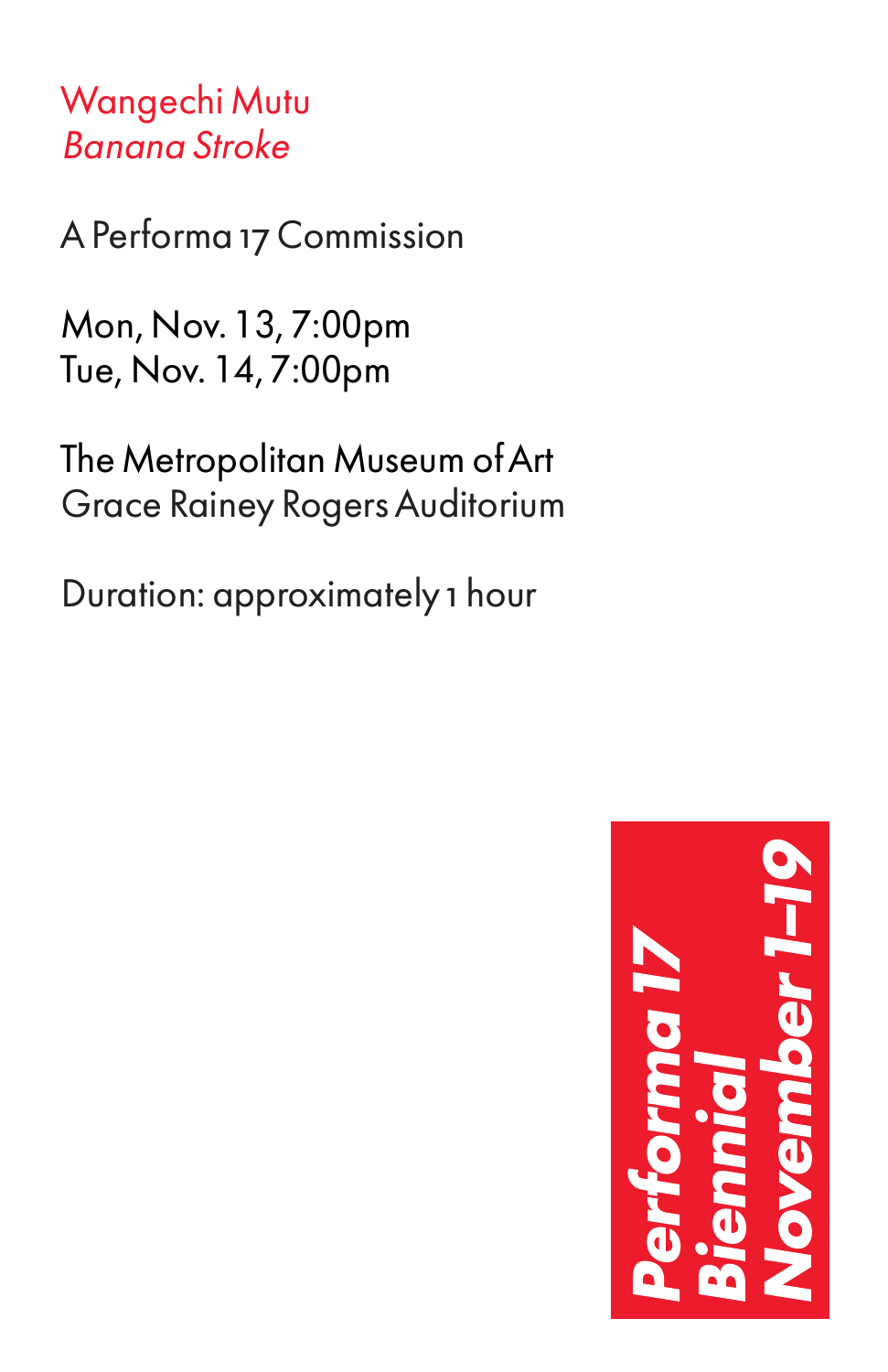Artist, Performer: Wangechi Mutu

Curator: Adrienne Edwards

Producer/Cinematographer/Editor: Andrew Dru Mungai

Music: Willy Rama Mbaji Boaz Otieno Akech Stephen Okoti Ngala Erick Baya Thoya

Sound Recordist: Ronnie Mugambi Maureen Adhiambo

Costume Design: Ashaka Givens Oana Botez

Production: Raul Zbengheci Astrid Meek Hiroko Ishikawa

Set Fabrication and Consultation: Standard and Supply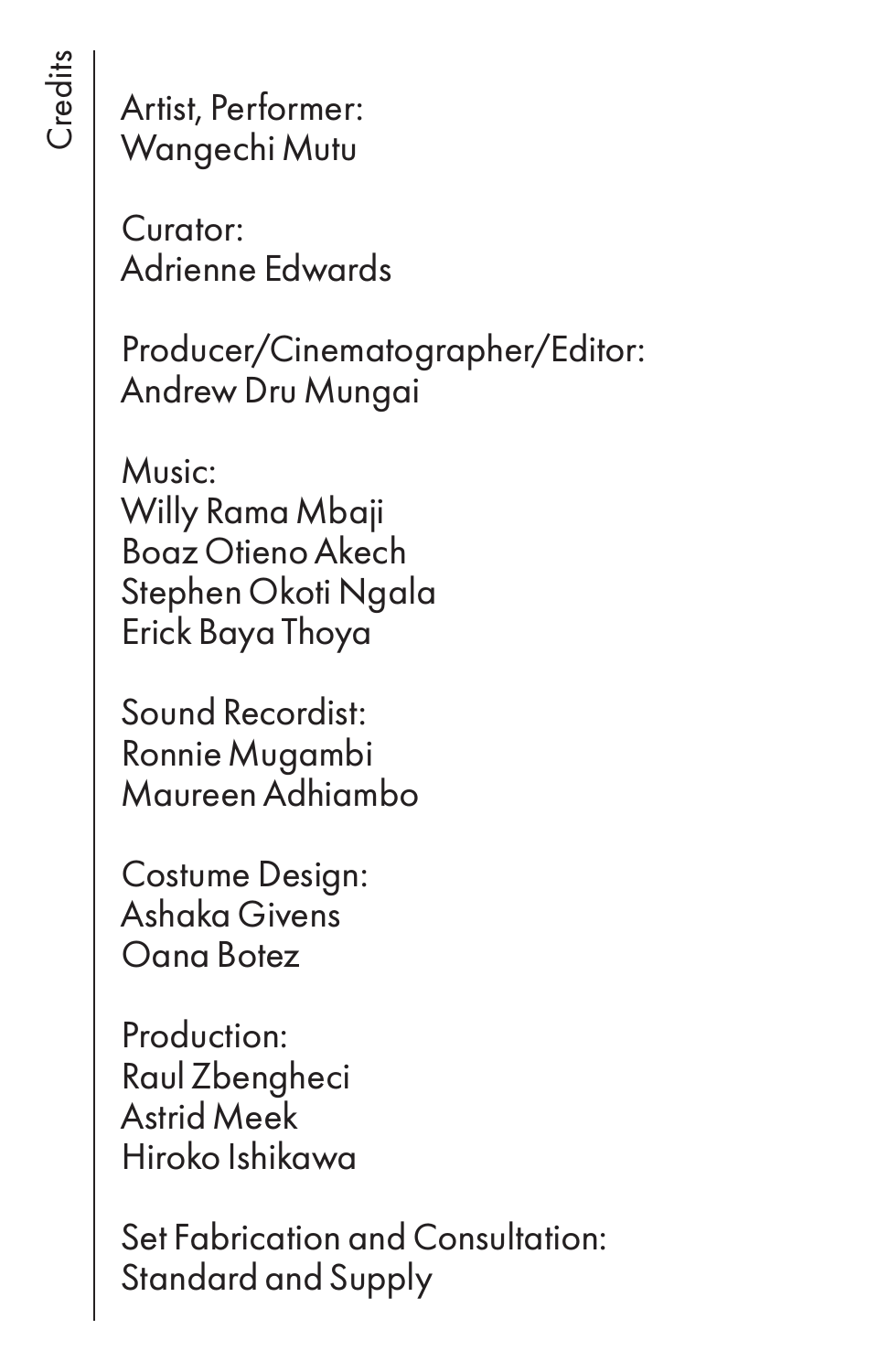Co-presented with Live Arts at The Metropolitan Museum of Art.

Supported by the Ford Foundation, Gladstone Gallery, Victoria Miro Gallery, Susanne Vielmetter Los Angeles Projects, and the Performa Commissioning Fund.

Special Thanks:

Barbara Gladstone Victoria Miro Susanne Vielmetter Adrienne Edwards RoseLee Goldberg Sandra Jackson-Dumont Limor Tomer Marsha Reid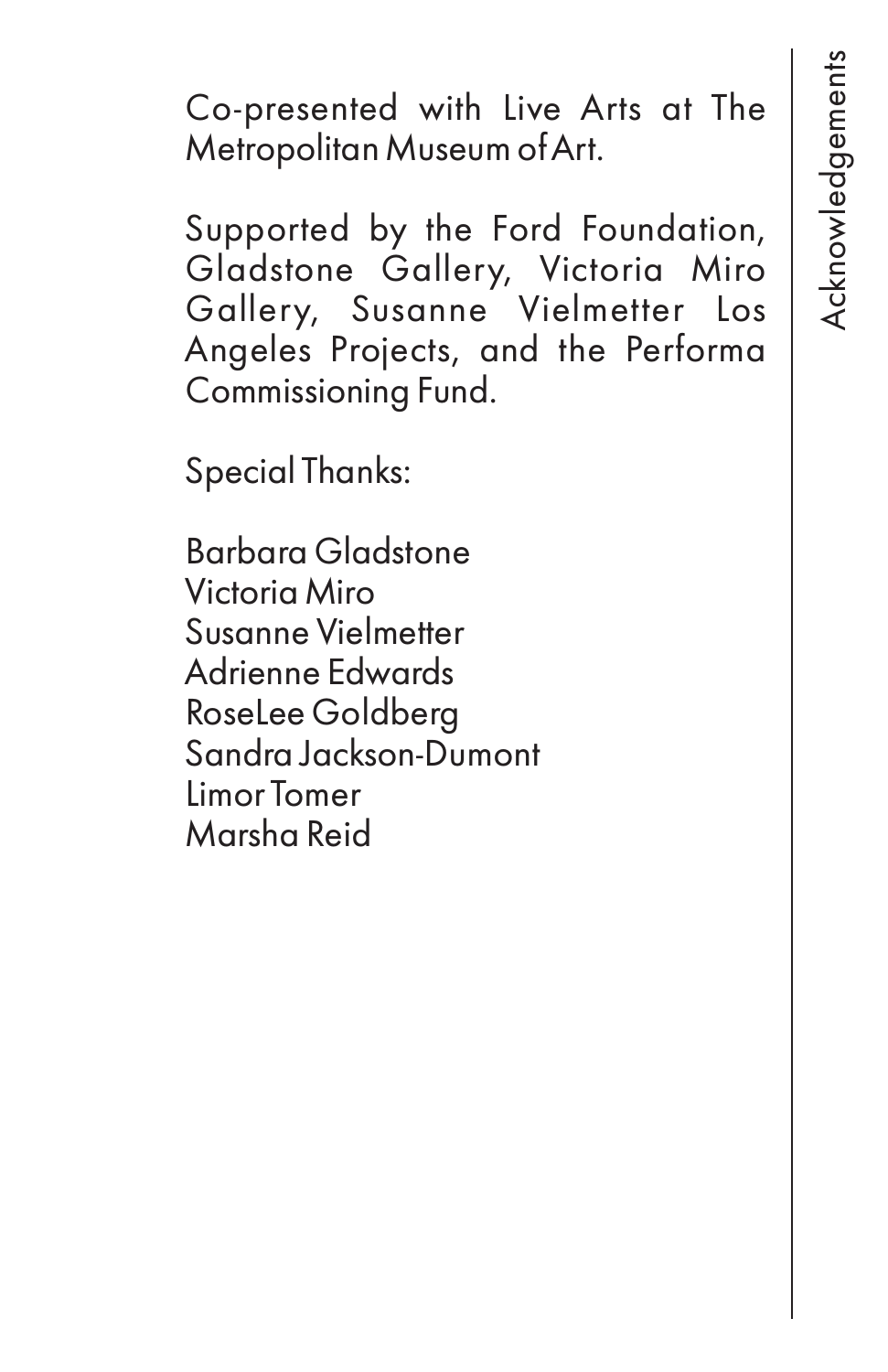New York and Nairobi-based artist Wangechi Mutu builds upon her process for a new body of work in which she uses paper that has been dyed, fermented, or saturated to create abstract paintings in a total, immersive environment—as both artwork and its stage.

Routinely undertaking the objectification of the black female body within popular culture at large with a counter-narrative of assigning supernatural, mystical talents to this population, Mutu illustrates her portraits, collages, performances, and animations from varying points of reference, including medical textbooks on tropical disease, using faint outlines and traditional and grotesque female body forms that have been reappropriated back by the artist. She uses this same visual style to take on issues of mass overconsumption, tenacious sexism, and global environmental wreckage.

The new work is an outgrowth of a live, multimedia performance, and draws on both macro- and micropolitics, from international legislature and its consequences to the public depictions of and details of the lives of women in her native Kenya. The resulting site-specific action painting integrates layers of images of the Kenyan landscape with those of her artistic process, kindling the warmth and intimacy of home within an arena designed for public encounters and spectacle.

Featuring recitations of "A Far Cry from Africa" by Derek Walcott.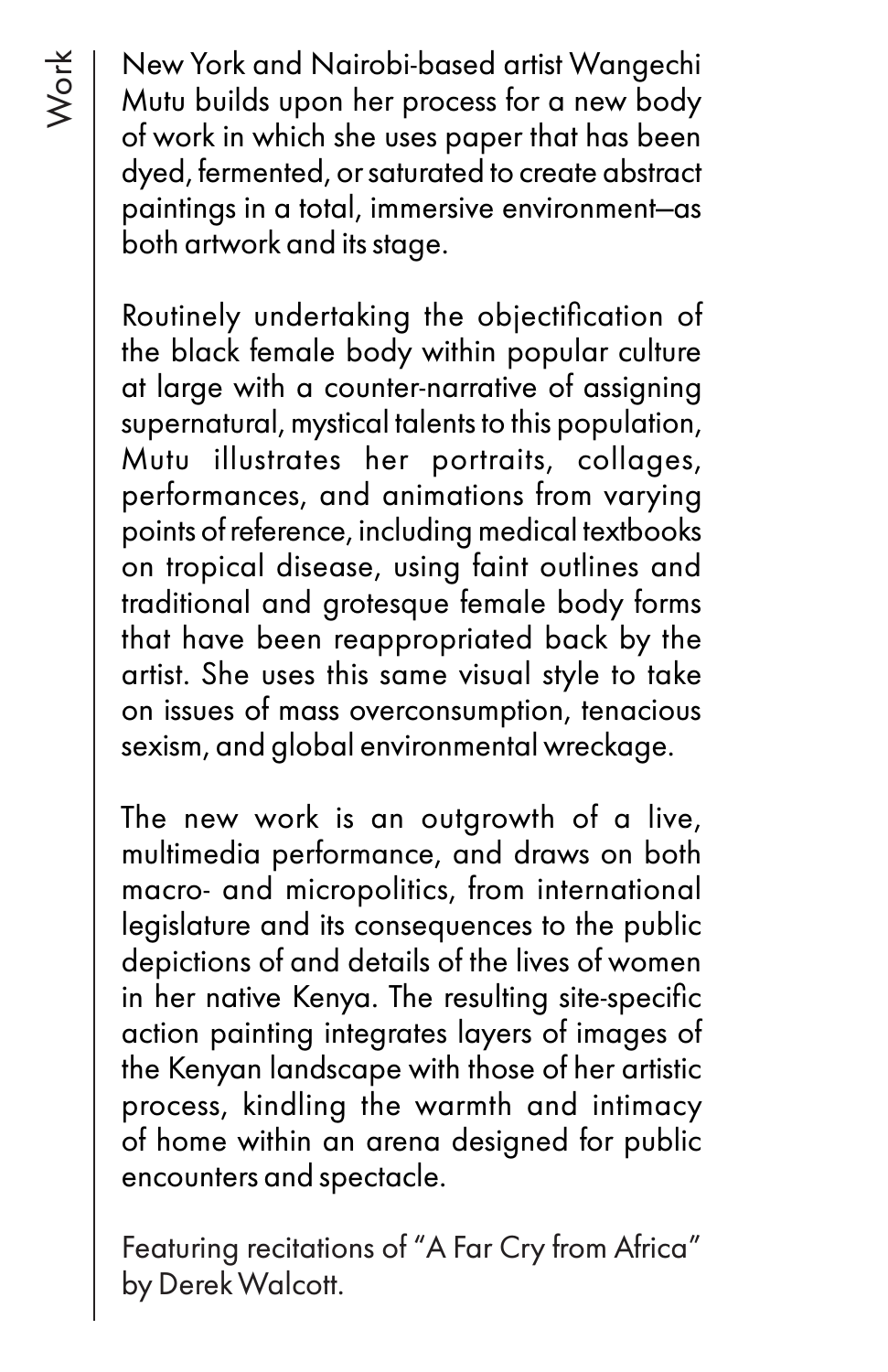

Image credit: Banana Stroke, 2017 Site Specific Action Painting Courtesy of the Artist. Photo Credit: Andrew Dru Mungai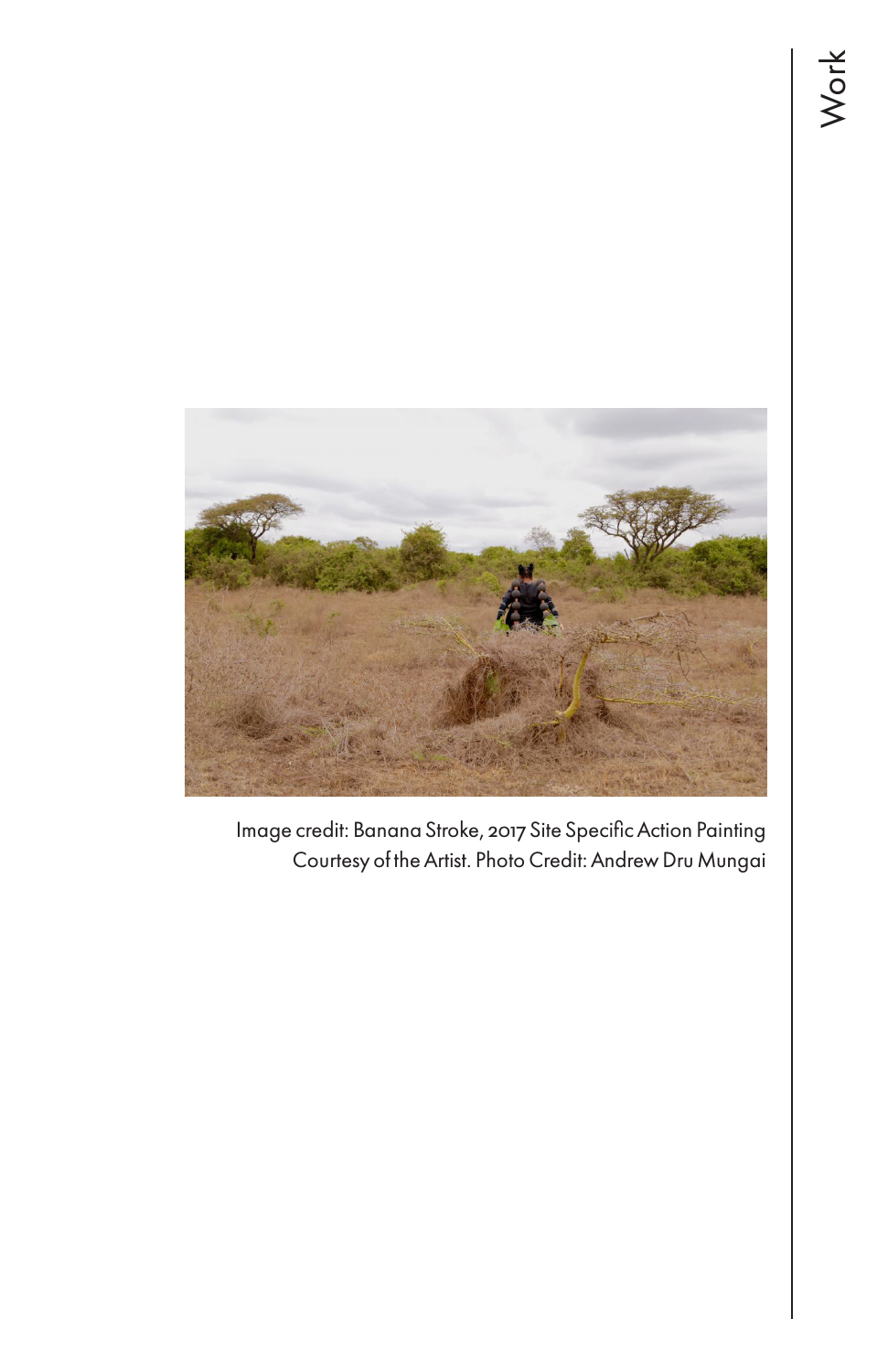Artist

Wangechi Mutu (b. 1972, Kenya) works in New York City and Nairobi. She studied at the Cooper Union and received her MFA from Yale University. She has received the United States Artist Grant (2014), the Brooklyn Museum's Asher B. Durand Artist of the Year Award (2013), and was honored as Deutsche Guggenheim's first Artist of the Year (2010). She has had solo exhibitions at the Deutsche Guggenheim Museum in Berlin, Musée D'art Contemporain de Montréal, Staatliche Kunsthalle in Baden-Baden, the Museum of Contemporary Art in Sydney, and the Brooklyn Museum, among others.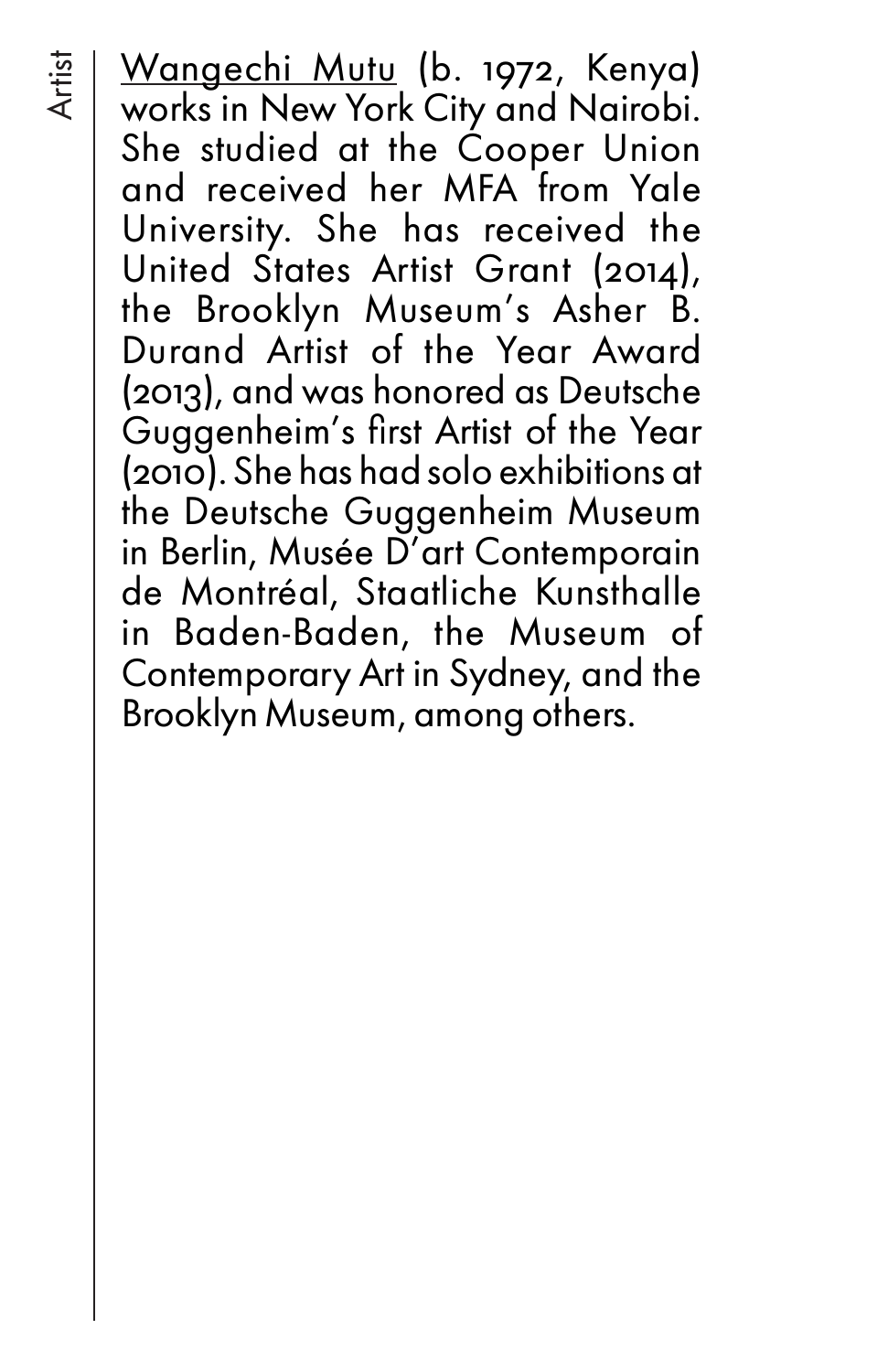## Wangechi Mutu and Adrienne Edwards in Conversation

Wednesday, Nov. 15 1:00pm - 2:00pm

Performa 17 Biennial Hub 427 Broadway, NY 10013 Free & Open to Public

The Performa 17 biennial artist and curator discuss the interrelation of abstraction and performance in Mutu's work over the past two years.